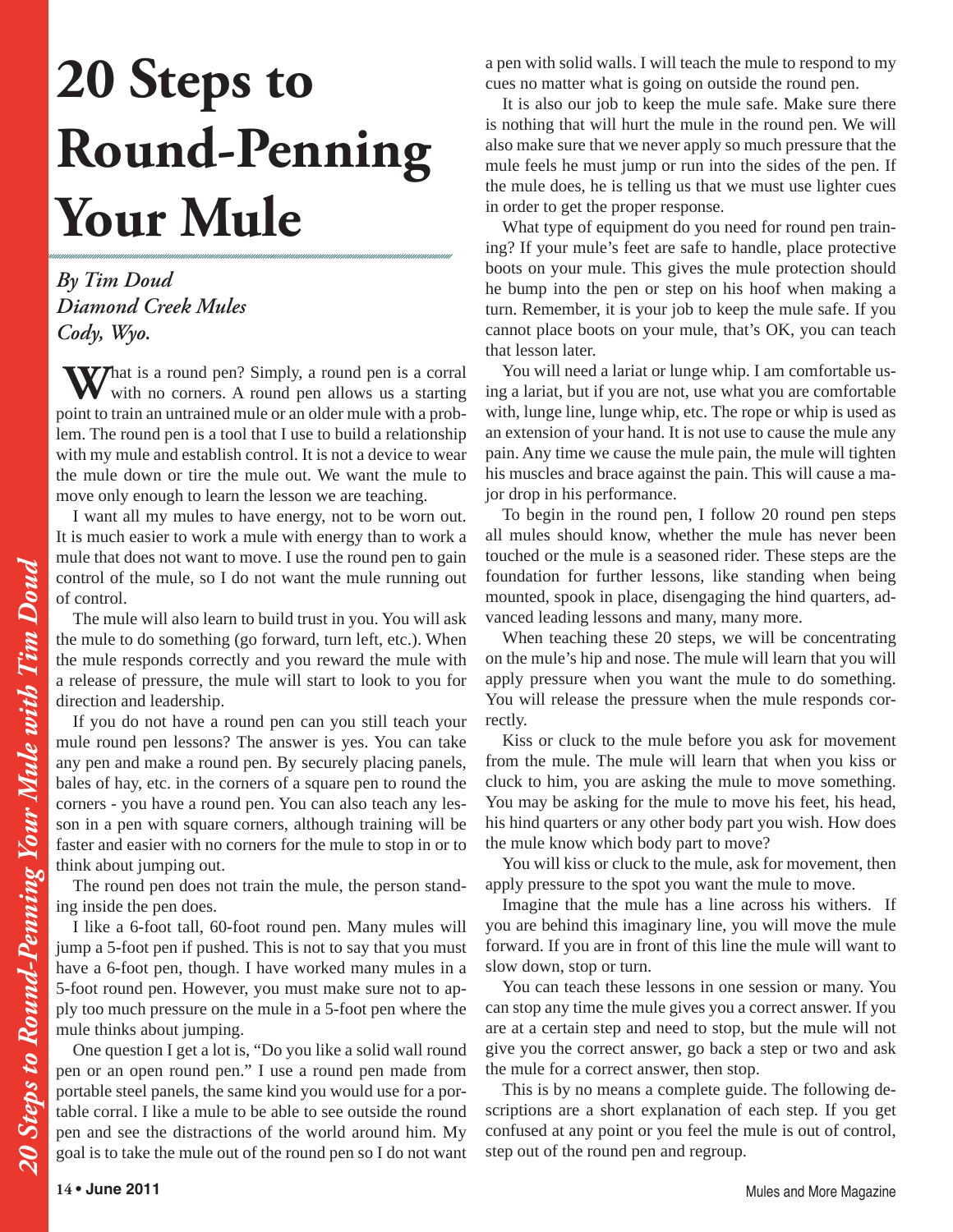## **Step 1**



**Step 1: Make the mule go forward to the left.** Standing in the middle of the round pen and behind the mule's withers, kiss or cluck to the mule while looking at the point of the hip. If the mule does not move, toss the lariat or wave the lunge line behind the mule. The mule will move away from the lariat to the left.

If you are having problems making the mule move see "Go Forward Cue" in the July 2009 issue of *Mule and More*  or reprints of my articles at www.diamondcreekmules.com.

You want to establish a consistent forward motion to the left, no pauses, and no attempts to change directions by your mule.

Sometimes the mule will try to turn back to the right, when he does ask him to go back to the left by cutting off his forward motion by stepping in front of the withers and driving his hip back to the left. If you feel the mule will not stop and will run you over, simply get out of the way and try again. The mule will turn back to the left.

If the mule stops moving forward to the left, ask the mule to go forward again. But, do not keep asking the mule to move forward if he is already moving forward.

You want the mule to move around at the trot, but not running around the pen in an uncontrolled matter.

**Step 2: Make the mule change directions from the left.** As the mule is moving to the left and you are standing in the center of the round pen, look at the mule's nose and walk towards the mule's nose. The mule will change directions. He will then be moving to the right.

**Step 3: Make the mule go forward to the right.** Ask the mule to go forward to the right the same as you did to the left. Look at the mule's hip, kiss or cluck to the mule. If the mule does not move forward toss the lariat behind the mule.

**Step 4: Change Directions from the right.** This step is the same as step 2 only to the right.

**Step 5: Change directions from the left, making only an outside turn.** Now you will ask the mule to not only change directions, but specifically to turn away from you, outside. To make a mule turn outside, concentrate on the mule's nose. With the mule moving to the left, walk towards the mule's nose and encourage the mule to move away from you to change directions.

If the mule is at 12 on a clock, you will be walking at a 45 percent angle towards the mule, or 10 on a clock.

If the mule turns towards you, inside, step back and ask the mule to move forward again. You are not punishing the mule for turning inside. You are telling the mule that you did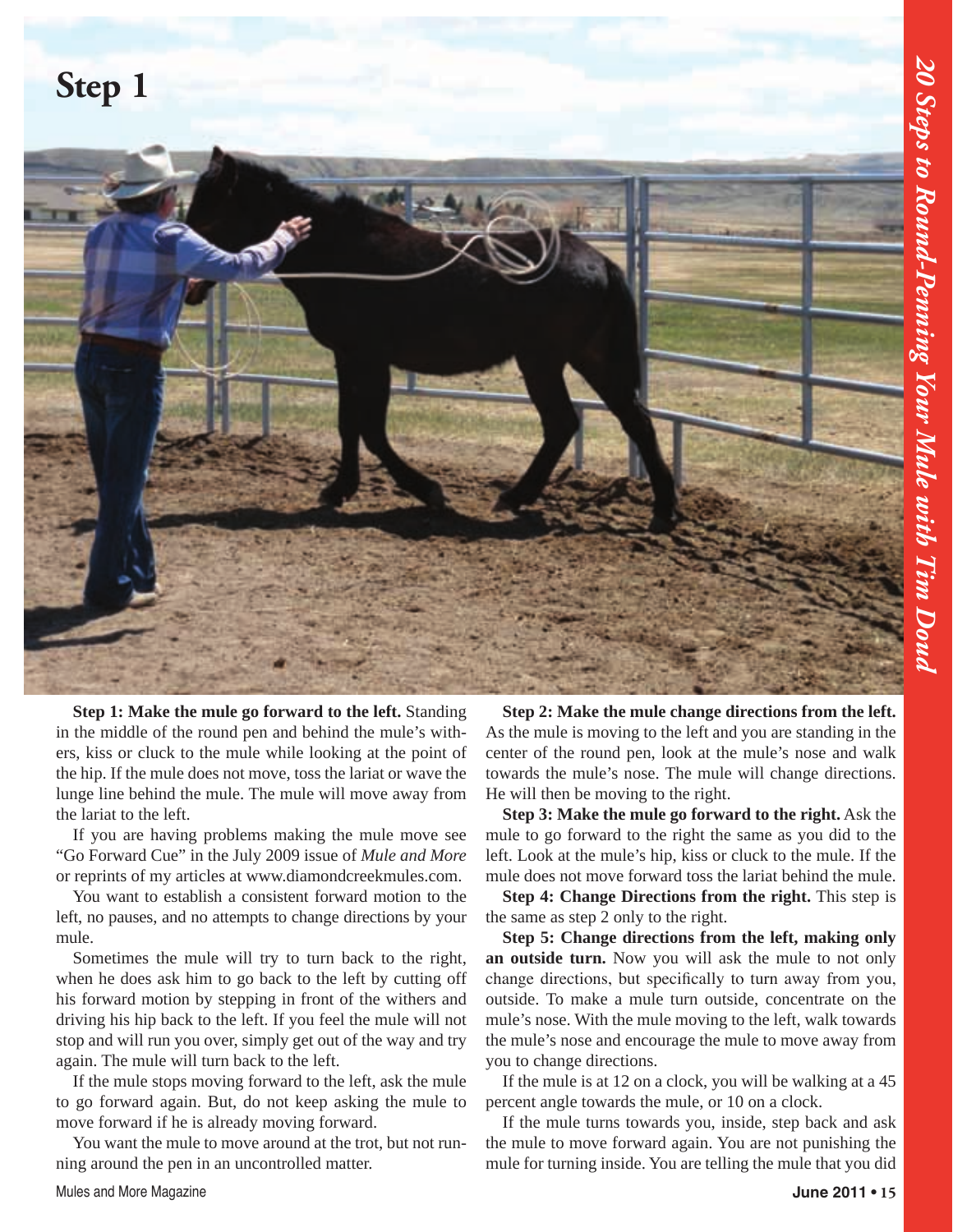

not want an inside turn. After the mule is moving forward again, ask him for an outside turn again.

**Step 6: Change directions from the right, making an outside turn.** This is the same as step 5, only from the right.

**Step 7: Practice outside turns.** During steps 5 and 6, you are establishing your outside turns. Now repetition is going to teach your mule. Practice your outside turns until you can get the mule to turn outside consistently without hesitation. Make sure you allow the mule to move forward after the mule makes an outside turn. Do not ask the mule to make outside turns using only a small part of the round pen. Let him walk at least half way around the pen before you ask for another outside turn.

**Step 8: Have the mule turn outside when you ask.** Now you will ask the mule to turn outside at certain spots in your round pen. Pick a spot like the panel across from the gate. Ask the mule to turn outside at your spot. If the mule turns two panels past your spot, he is telling you that you must ask him sooner. If the mule turns before your spot, he is telling you that you are asking too soon.

Make sure you change your spots where you ask for a turn. If you ask a mule to turn at the same spot, the mule will memorize your pattern. Every time he goes to the spot, he will turn. He is not responding to the cue, he has memorized the pattern.

**Step 9: Turn inside from the left.** You will now ask the mule to turn inside, towards you. For an inside turn we will step in front of the imaginary line at the mule's withers. Instead of stepping towards the mule, 10 o'clock, we will step at a 45 percent angle away from the mule or at 7 o'clock.

**Step 10: Turn inside from the right.** Same as step 9, only from the right.

**Step 11: Practice inside turns.** Practice inside turns until you can get the mule to turn inside, right and left, consistently and when you ask.

**Step 12: Have the mule turn inside at exact spots.** Same as step 8, only have the mule make inside turns.

**Step 13: Ask the mule for outside and inside turns.** After your mule understands how to do inside turns and outside turns without hesitation, now we will mix up outside and inside turns. This will get the mule to focus on your cues and not anticipate or memorize your lessons. He will not know what type of turn you are asking for until you ask him and his focus on you will become intensified.

**Step 14: Ask the mule for an outside turn, then a stop.** Now, we will go back to our outside turns and use them to



**16 • June 2011** Mules and More Magazine